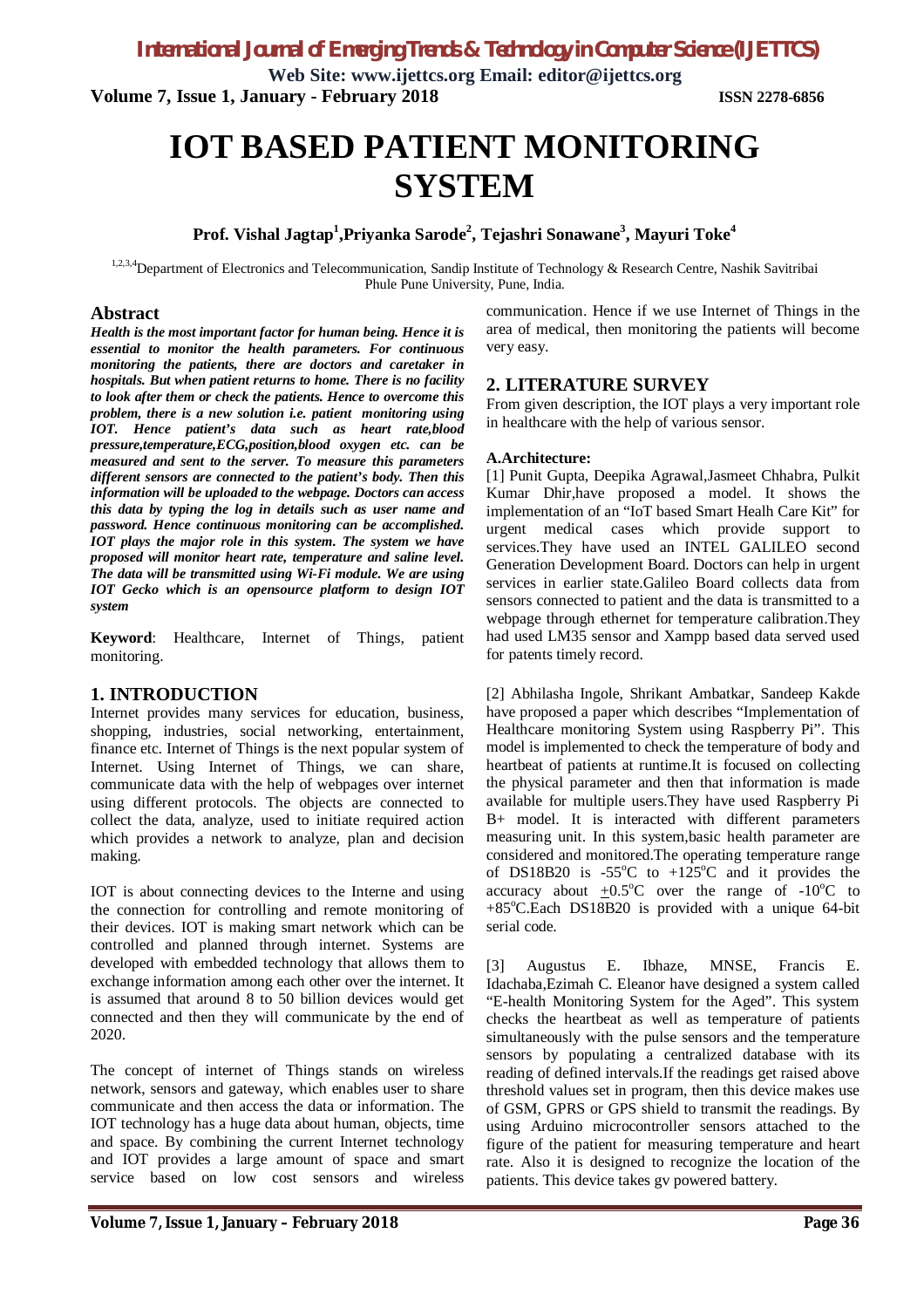**Web Site: www.ijettcs.org Email: editor@ijettcs.org Volume 7, Issue 1, January - February 2018 ISSN 2278-6856**

[4] Prosanta Gope and Tzonelih Hwang proposed a model," BSN Care: A Secure IoT Based Modern Health Care System Using Body Sensor Network". This system represents a body sensors technology. It consist of wearable body sensors like EMG(Electromyography), ECG (Electrocardiagram), blood pressure etc. It uses wireless communication using 3G/GPRS/CDMA. To achieve security requirements, they proposed an authenticated protocol and to acquire data security requirements. Used OCB i.e offset codebook authenticated encryption mode.

[5] Kaleem Ullah, Munam Ali Shah, This presents the system called as 'k-Healthcare'. It uses four layers, sensor layer, network layer, internet layer and service layer. They have used sensors like smart phone sensors, RTX-4100, Arduino, Raspberry Pi, pulse oximetry. Communication between layers is done through IEEE 802.15.4, 802.15.6, IEEE 802.11/b/g/n, Zigbee etc. For data storage management the system used cloud storage. The proposed system support different protocols and like HTTP, HTTPs, RESTful and Javascript web services.

[6] A.Divya, K.Keerthana, N.Kiruthikanjali, G.Nandhini and G.Yuvaraj, This paper show "Secured Smart Healthcare Monitoring System based on IOT". In this paper, Microcontroller PIC16F877A is used, to collect sensor data. Then it is sent through Internet of Thing. The data is protected. It can be accessed by the doctors at any time in any browser at Laptop, Tablet, Mobile phone. Then it is possible to check the health status of the patient. LCD is connected to PIC16F877A. It displays the healthcare data. HTML webpage is automatically refreshed in each 15 seconds, hence the status of health can be regularly sent to the caretaker.

[7] Meria M George, Nimmy Mary Cyriac, Sobin, Mathew,Tess Antony, This system proposes a patient health monitoring system using IoT and android. It consists of temperature sensor ECG sensor, Heartbeat sensor and accelerometer. These sensors are attached to Arduino board. The readings from microcontroller are given to web with the help of Ethernet shield. The parameters can be seen by android app which will be installed in doctor's smartphone. The health parameter value are saved and uploaded online.

[8] Duddela Dileep Kumar& Pratti Venkateswarlu, This model proposes a "Secured Smart Healthcare Monitoring System Based on IOT" .In this system ATMEGA8 Microcontroller gathers sensor data and transmits it to web server. This data can be viewed by doctors by typing the URL in internet browser.

[9] Aruna Devi.S,Godfrey Winster.S, Sasikumar.S, In this paper they have proposed a "PatientHealth Monitoring System (PHMS) Using IoT Devices".Body Area Network is used to gather the health parameter values from patients. The parametersused to recognize the disease can change from one disease to another. Hence every parameter can be sensed by different sensors which are attached to the

patient. The devices attached to the body of the patient areknown as BAN in the phase of data collection. The sensors used in this model are Blood pressure module (for checking blood pressure), Heart rate module (for pulse rate) and temperature sensor (to collect temperature data) of the patient. The transmission device used in the transmission phases is Wi-Fi or Bluetooth.A mobile application design for the doctor to check health status of the patient. Data is updated in every 60 seconds. Only the data collected in last three can be viewed.

## **3. COMPARISON AND CONTRAST ANALYSIS**

By studying the reference papers, we found that some authors have proposed new systems and designs which are implemented to deploy IoT in the area of medical applications and healthcare. Some of the researchers follow IEEE papers to design their Internet of Things system to provide remote monitoring and emergency aid while some of the authors used other standard papers for their models. Some have just simply explained the applications of IoT in healthcare.

We present a performances, comparison and analysis of different systems in Table 1. We evaluate the proposed IoT architectures based on some parameters such as emergency aid, technology used, standards followed, and support for multi devices.

• Emergency Aid:Using IoT in the area of healthcare, the focus should be on the provision of the support in emergencies. The system must generate alarms to inform in the critical situations of patients to the doctors and their beloved ones.

• Technology:IoT supports various technologies like RFID, 3G, 4G networks GPS, GSM, GPRS, Bluetooth, zigbee, wi-fi etc. By usingthese technologies, one can obtain data related to person's medical status and send it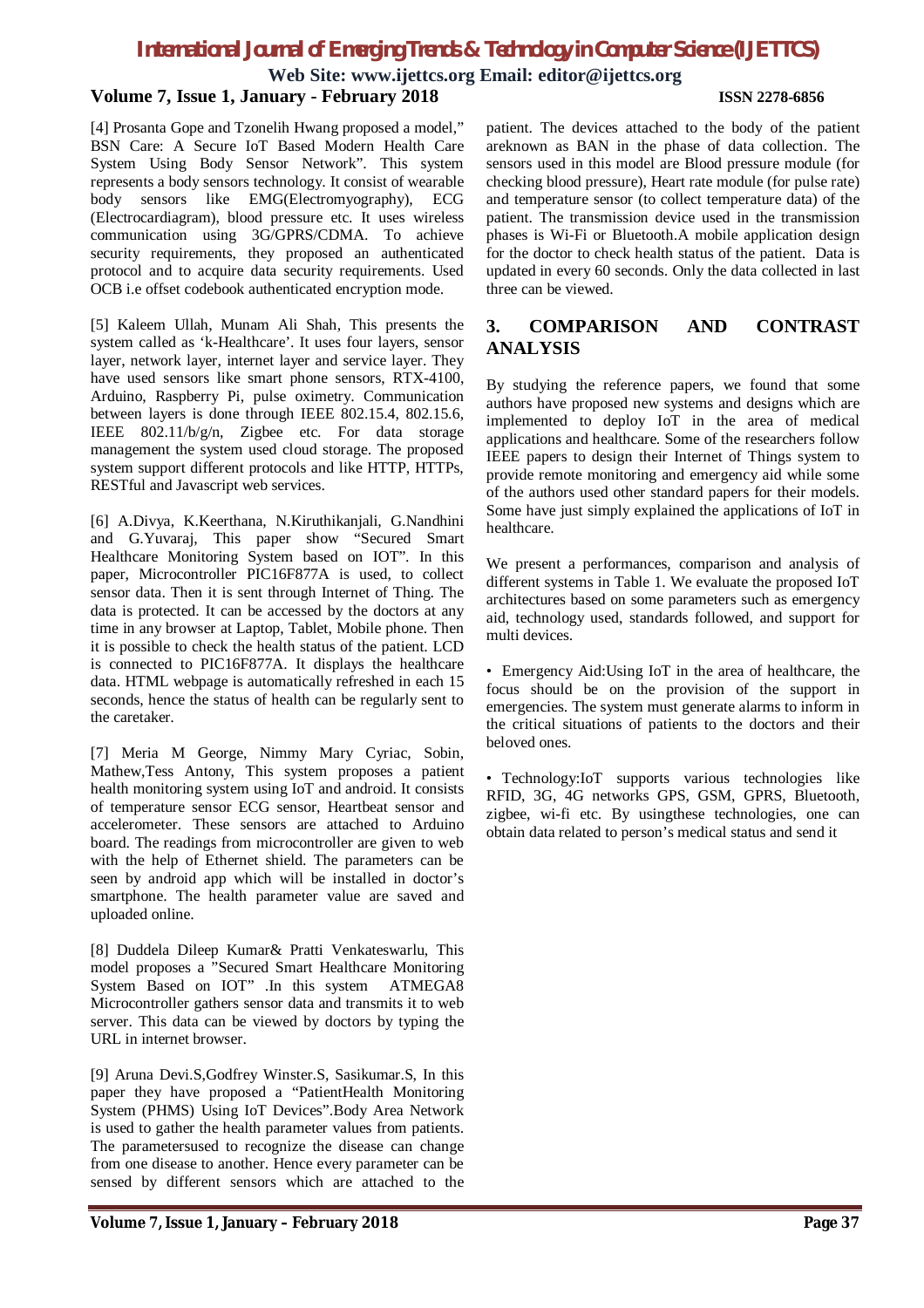**Web Site: www.ijettcs.org Email: editor@ijettcs.org Volume 7, Issue 1, January - February 2018 ISSN 2278-6856**

| <b>Authors</b>                                                                                   | <b>New</b><br><b>Architect</b> | <b>Technology</b>              | <b>Table1:</b> Comparison and Contrast Timarysis<br><b>Emergency</b><br>Aid | Multi  | <b>Application</b>                                                                                                                            |
|--------------------------------------------------------------------------------------------------|--------------------------------|--------------------------------|-----------------------------------------------------------------------------|--------|-----------------------------------------------------------------------------------------------------------------------------------------------|
|                                                                                                  | ure/<br><b>Model</b>           |                                |                                                                             | device |                                                                                                                                               |
| Punit Gupta,<br>Deepika<br>Agrawal                                                               | No                             | Wi-fi, 3G, GPRS                | Yes                                                                         | Yes    | System proposed to give proper and efficient<br>medical services by collecting and connecting<br>data through health status.                  |
| Abhilasha<br>Ingole,<br>Shrikant<br>Ambatkar                                                     | No                             | Raspberry Pi, Wi-fi            | N <sub>o</sub>                                                              | Yes    | The given system is designed for the medical<br>data, access and store data.                                                                  |
| E.<br>Augustus<br>Ibhaze,<br>MNSE,<br>Ε.<br>Francis<br>Idachaba                                  | Yes                            | GSM, GPRS, GPS                 | Yes                                                                         | Yes    | The proposed system provides heart rate,<br>temperature, location of patient at any time.                                                     |
| Prosanta<br>Gope<br>and<br>Tzonelih<br>Hwang                                                     | Yes                            | <b>GPRS</b>                    | Yes                                                                         | Yes    | Model proposed to interpret and get IOT data<br>emergency data handling and data sharing with<br>doctors.                                     |
| Kaleem<br>Ullah, Munam<br>Ali Shah                                                               | Yes                            | <b>RFID</b>                    | No                                                                          | Yes    | Model proposed to provide a platform for<br>accessing patient's health data by using<br>smartphones and body sensors.                         |
| A.Divya,<br>K.Keerthana,<br>N.Kiruthikanj<br>ali, G. Nandhin<br>$\mathbf{i}$<br>and<br>G.Yuvaraj | Yes                            | <b>GSM</b> Modem               | Yes                                                                         | Yes    | This system is proposed to transmit the data on<br>the webpage for regular monitoring of the patient<br>over internet.                        |
| Meria<br>M<br>George, Nimm<br>Mary<br>y<br>Cyriac, Sobin,<br>Mathew, Tess<br>Antony              | Yes                            | Arduino,<br>Ethernet<br>shield | No                                                                          | Yes    | This model can be used for continuously<br>monitoring using different sensors. It gives alerts<br>using alarms in case of critical situation. |
| Duddela<br>Dileep<br>Kumar&Pratti<br>Venkateswarl<br>u                                           | Yes                            | <b>GSM</b> Module              | Yes                                                                         | Yes    | This model proposed to interprete data and to<br>provide real time monitoring of the healthcare<br>parameter.                                 |
| Aruna Devi.S<br>,Godfrey<br>Winster.S,<br>Sasikumar.S                                            | Yes                            | Wi-fi, Bluetooth               | N <sub>o</sub>                                                              | Yes    | This system is presented to monitor real time<br>status of the patient irrespective of the presence<br>of doctor.                             |

**Table1.** Comparison and Contrast Analysis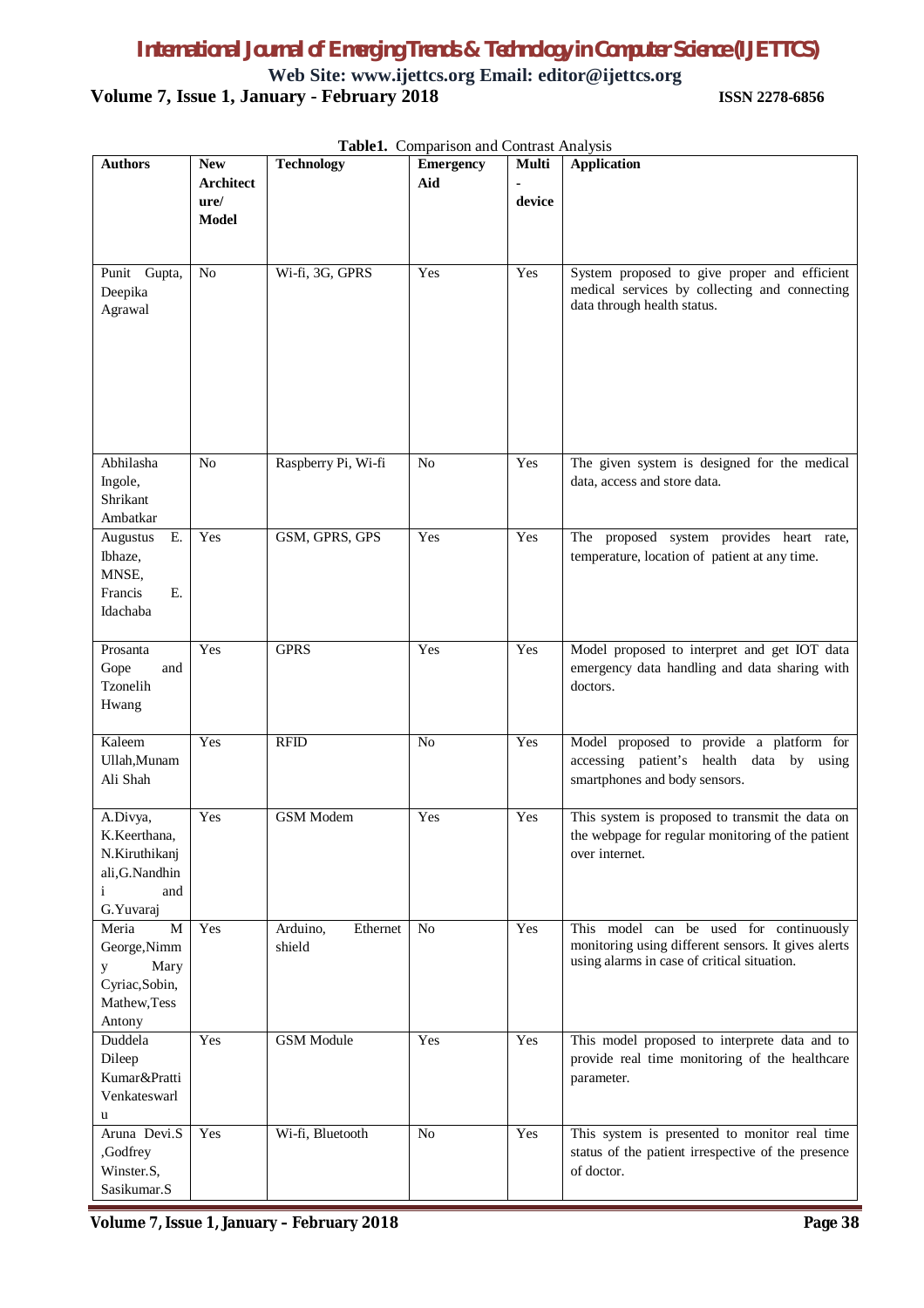**Web Site: www.ijettcs.org Email: editor@ijettcs.org**

## **Volume 7, Issue 1, January - February 2018 ISSN 2278-6856**

to a remote server for further processing and storage. We can compare different systems and models on the basis of these technologies.

- **Protocols:**IoT supports various protocols like WBAN, ZigBee, Bluetooth, Wi-Fi, HTTP, IP, CoAP
- **Multi device support:** Different models and architectures can be compared based on multi device support. The efficient systems support many devices.

## **4. PROPOSED SYSTEM**

- In this system, we have proposed an"IoT based patient monitoring system". Now a day for the patients, who stays in home after operational days, their checking is done by medical caretaker. But sometimes if the caretaker is not with them and if sudden change occurs in wellbeing parameter, then it results in harm. Situation can become worst so, the new technology "IOT-Internet of Thing" is used. We are proposing a system with which patient can be monitor from anywhere and at any time, their family can know their health status without being with them every time. Doctor can check their status from hospital.
- In this system, the main components are microcontroller PIC16F877A, Wi-Fi module (ESP8266) and IOT Gecko.
- PIC16F877A collects the health parameter values such as heartbeats, temperature and saline level using sensors which are connected to the body of patients. Then this data is uploaded using Wi-fi module ESP8266 to the IOTGecko where we have created our own webpage for our system. Doctors will have to type the username and password and then the data can be accessed.
- IOT Gecko is a development platform where we can design IOT based system easily. We can build our own system to handle or monitor IOT system on the web. We can process sensor obtained values and display online (Webpage). IOT Gecko easily debugs IOT system and integrates it easily with desirable language with API support for all platforms.

## **BLOCK DIAGRAM:**



## **5.CONCLUSION**

This Internet of Things technology may be used to establish an architecture which cancommunicate over internet for the better health monitoring. IoT would be used in various fields. The more benefits can be attempted in the field of healthcare. Hence this work is done to design health care system. From the literature survey, we can conclude that the patient monitoring system using IoT can provide better accuracy and ability to continuously measure the health status in real time. Hence an improvement in the area of healthcare. With these system doctors can examine the patients from anywhere and anytime.

## **REFERENCES**

- [1]. Punit Gupta, Deepika Agrawal, Jasmeet Chhabra, Pulkit Kumar Dhir-" IoT based Smart HealthCare Kit" Jaypee University of Information Technology .Himachal Pradesh, 3.
- [2]. Abhilasha Ingole, Shrikant Ambatkar, Sandeep Kakde,"Implementation of Health-care Monitoring System using Raspberry Pi", IEEE ICCSP 2015 conference., 978-1-4799-8081-9/15/\$31.00 © 2015 IEEE.
- [3]. Augustus E. Ibhaze, MNSE, Francis E. Idachaba, "Health Monitoring System for the Aged" 2016 IEEE, International Conference on Emerging Technologies and Innovative Business Practices for the Transformation of Societies (EmergiTech), 978-1- 5090-0706-6/16/\$31.00 ©2016 IEEE.
- [4]. Prosanta Gope and Tzonelih Hwang, "BSN-Care: A Secure IoT-Based Modern Healthcare System Using Body Sensor Network" IEEE Sensors Journal, Vol. 16, no. 5, March 1, 2016,IEEE 1558-1748 © 2015 IEEE.
- [5]. Kaleem Ullah, MunamAli,"Effective Ways to Use Internet of Things in the Field of Medical and Smart Health Care", 2015 International Conference on Identification, Information, and Knowledge in the Internet of Things, 978-1-4673-8753-8/16/\$31.00 ©2016 IEEE.